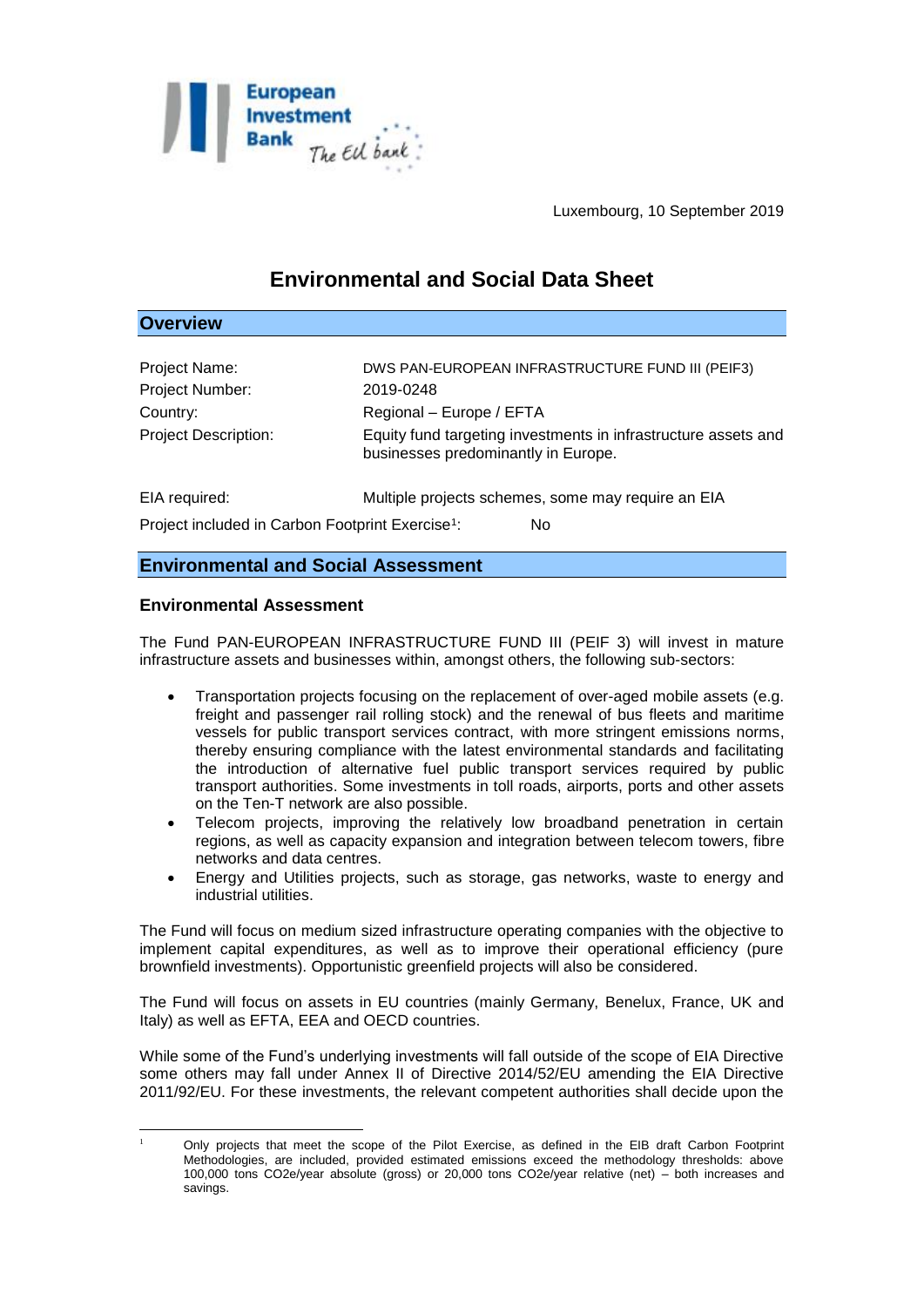

requirement of a full EIA. Where an EIA is required, the Bank will request the Fund Manager to ensure that investee companies act according to the provisions of the aforementioned Directive as transposed into national law. Should the relevant competent authority screen in an investment project, the Fund manager shall deliver to the Bank a copy of the Non-Technical Summary (NTS) and the EIA, or provide a link to the website where the EIA is published.

Considering the type of projects to be funded (existing mature investments), the investments are not likely to have a significant negative environmental impact. Conversely, a majority of the investments are expected to have positive environmental impact through improved performance of the rail mode compared to other modes and the incorporation of new technologies that improve energy efficiency and reduce emissions (e.g. alternative fuel buses and cleaner vehicles, alternative fuel charging infrastructure)

During its own due diligence process, the Fund will conduct an in-depth analysis on each investment opportunity, including its environmental and social risks and impact. An environmental consultant may be engaged to review any environmental risk associated with the investment and the findings will be incorporated in the investment decision process. In order to enable this review, the Fund has developed an Environmental, Social and Corporate Governance (ESG) checklist that covers a large spectrum of risks, including social, environmental, health & safety and governance risks (e.g. fraud, bribery, sanctions and compliance), which are aligned with the Bank's Environmental and Social standards.

The Fund Manager has demonstrated a strong commitment to ESG performance in the course of deploying its two previous funds, one of them financed by the Bank. The Fund Manager has also assumed an active ownership of its portfolio companies requiring them to regularly report on ESG aspects and issues. The Fund is currently developing an Environment and Social Management System (ESMS), with the help of an external consultant. It is expected that this ESMS will define, amongst others, the policies and procedures that will apply to the investments, the organisational arrangements that will ensure their effective implementation, including monitoring and reporting, external communication mechanism, and the implementation of a grievance mechanism.

The Fund Manager will develop and maintain organisational capacity and competency for implementing the ESMS with clearly defined roles and responsibilities.

## **Climate Mitigation**

Some of the projects funded by the Fund will address climate mitigation by supporting renewable energy and energy efficiency reducing greenhouse gas emissions. According to the existing pipeline, around 35% of the Fund's investments are expected to contribute to climate action mitigation.

#### **Social Assessment, where applicable**

At this point in time, no material issues in relation to this point are identifiable in the expected pipeline. However, the ESMS will duly define the policies and procedures related to social aspects that will apply to the investments.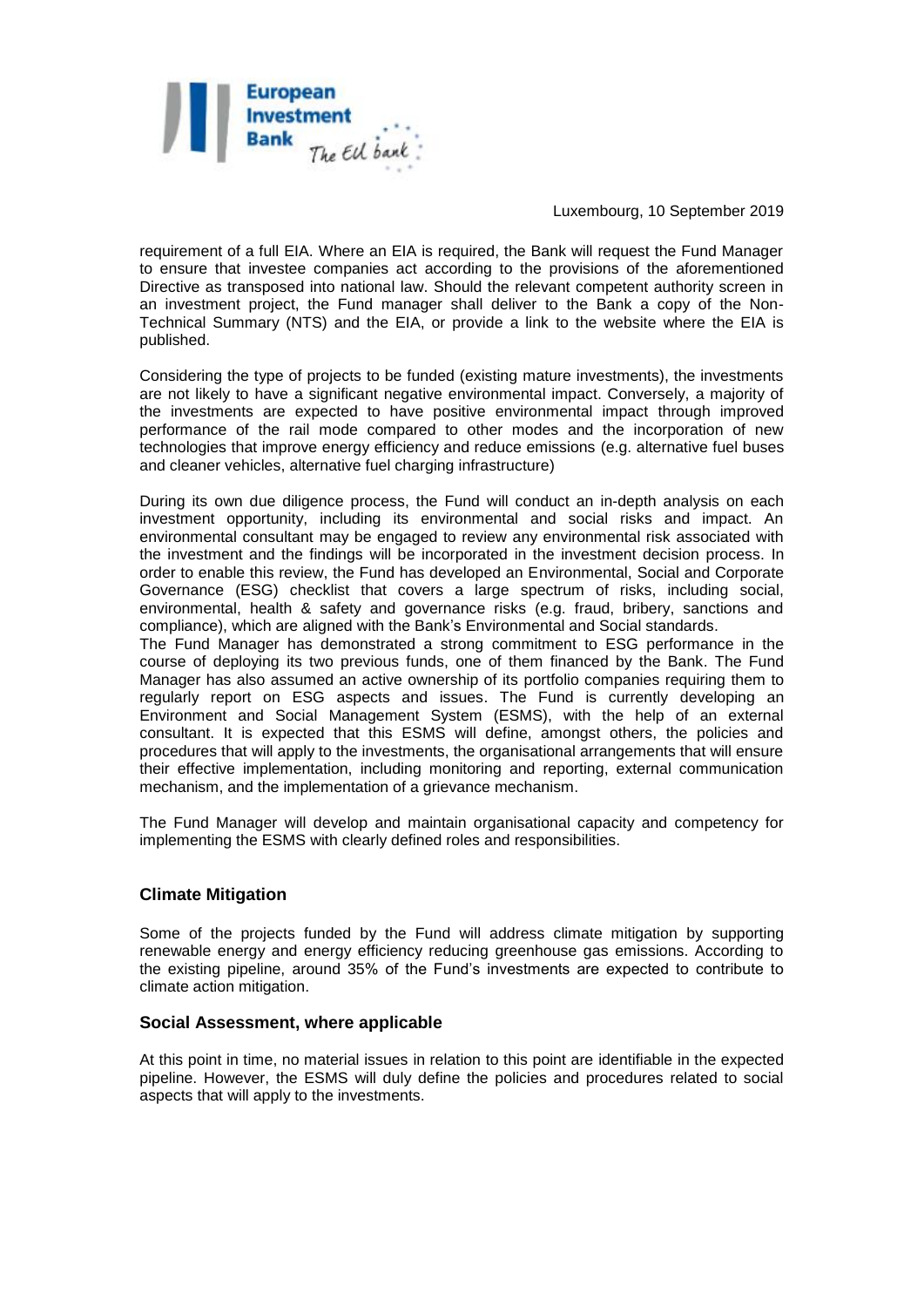

## **Public Consultation and Stakeholder Engagement**

The Fund Manager will implement a consultation process with stakeholders where legally required and will provide an appropriate grievance mechanism that is available to all its employees and contractors.

## **Conclusions and Recommendations**

During appraisal, it was verified that the Fund Manager understood the Bank's environmental and social requirements and is willing and capable to fully implement them at Fund level but also at portfolio company level.

The following loan disbursement conditions and undertakings will be included in the legal documentation:

#### *Disbursement conditions*

 The Bank's environmental and social requirements must be incorporated into the Fund's procedures through the Environmental and Social Management System (ESMS), to be implemented by the end of 2019 to the satisfaction of the Bank.

#### *Undertakings*

- The legal documentation to be concluded between the Fund and the Bank shall include an obligation on the Fund to ensure that all projects comply with national and European legislation (where applicable), as well as the Bank's Environmental and Social standards.
- $\bullet$
- The Fund Manager will develop and maintain organisational capacity and competency for implementing the ESMS with clearly defined roles and responsibilities.
- The Fund Manager will ensure regular (not less than annual) reporting to the EIB on the implementation of its ESMS, including its ESMS procedures as well as the of E&S performance of its sub-projects. The Fund Manager will also ensure immediate reporting to the EIB of any serious incidents, such as fatalities or breaches of law, in any of its activities or sub-projects.
- Should changes in the Fund's business supported by the EIB result in E&S risks that differ from those identified at the time of EIB's investment, the Fund is required to immediately notify the EIB and will be required to adjust its ESMS in a manner consistent with the E&S risk profile resulting from the new business activities.
- The Fund shall not invest in companies which do not comply with EIB environmental and social standards.
- For investments subject to an environmental impact assessment (EIA) as defined by national legislation the Fund Manager will be required to: (i) ensure that an Environmental and Social Impact Assessment (ESIA) is carried out and that public consultation is undertaken in accordance with national legislation and the EIA Directive, (ii) collect and publish the ESIA Study or – for investments within the EU – a non-technical summary (NTS) of the ESIA on the Manager's/Investee Company's website, or if otherwise agreed with EIB, send the ESIA or – for investments within